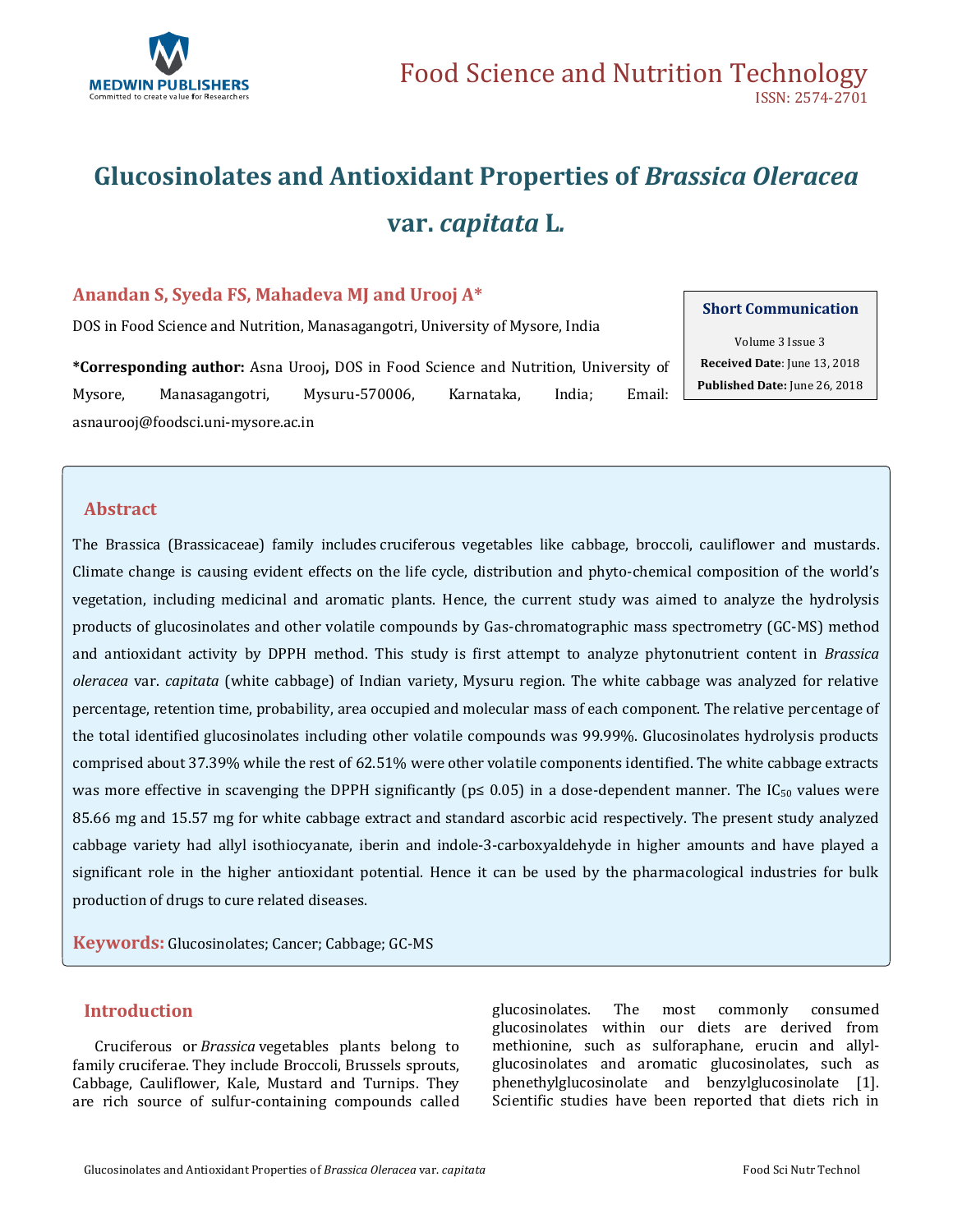cruciferous vegetables are associated with improved health benefits, which include protection from cancer incidence and progression from cardiovascular disease [2]. Glucosinolates are converted by plant myrosinase and gastrointestinal microflora to isothiocyanates. These isothiocyanates are biochemically active compounds with potent anticancer, anticoagulant, anti-inflammatory, antiasthma, antibiotic, antifungal and pharmaceutical applications [3]. A number of isothiocyanates and a limited number of glucosinolates were examined effectively, block the chemical carcinogenesis in preclinical studies and also protect cells from redox imbalance that underlies the development of several chronic inflammatory diseases [4].

India has an extraordinary variety of climatic regions, ranging from tropical in the south to temperate and alpine in the Himalayan north, where elevated regions receive sustained winter snowfall. These vast climatic variations may cause a difference in the phytoconstituents of the plant species [5]. Hence, the present study attempts to analyze the hydrolysis products of glucosinolates and other volatile compounds by GC-MS method and antioxidant activity by DPPH method in the Indian variety of *Brassica oleracea* var. *capitata* (white cabbage) cultivated in Mysuru region.

#### **Materials and methods**

#### **Sample collection**

White cabbages were harvested and collected from Hasiru organic farm, Mysuru district in the month of April 2017. They were cleaned immediately and freeze dried. The dried samples were kept in deep freezer (−20°C) and used for further analysis.

#### **Chemicals**

Allyl isothiocynate and Myrosinase were purchased from Sigma-Aldrich Chemicals Co. (India). Dichloromethane (DCM) was purchased from SRL chemicals, India. All other chemicals used were of analytical grade.

#### **Preparation of extract for GC-MS**

Preparation of extraction was done as per the method described [6]. Freeze-dried white cabbage (5 g) was mixed with distilled water (250 mL), myrosinase enzyme (5units/13.12mg) and 5 mg of L-ascorbic acid and allowed to hydrolyze for 2h at ambient temperature. DCM

(100 mL) was added to the mixture, shaken for 30min and separated by centrifugation for 15min at 3,500rpm.

The separated organic layer was dried over anhydrous sodium sulfate and carefully concentrated with flash evaporator. The concentrated hydrolysate was stored in a freezer (−20°C) until analysis.

One μL aliquots of the concentrated DCM extract were analyzed by GC-MS, using Thermo GC - Trace Ultra Ver: 5.0, Thermo MSDSQII. The column used was DB-35 capillary column (30×0.25 mm×0.25 μm). GC oven initial temperature was 70°C for 2 min and was programmed to 260°C at a rate of 6°C /min, and finally held at 260°C for 2 min. operating condition of GC were as follows: Helium was used as carrier gas (1 ml/min); the temperature of injector and detector was 240°C and 260°C respectively; the volume injected was 1µl in spilt mode (10:1). The mass spectra were performed at 70 eV of the mass range of 60∼650. The identified glucosinolates and other volatile compositions were confirmed by comparing the spectra with published spectra from Wiley's database and literature data.

#### **Antioxidant Assay**

The ability of white cabbage extracts to scavenge 2, 2 diphenyl-1-picrylhydrazyl (DPPH) radicals was determined by the Radical scavenging activity (RSA) method [7].

#### **Statistical Analysis**

The data was analyzed by ANOVA followed by Tukey's multiple comparisons test for significant differences, using SPSS 16.0 computer software. The values were considered significant when  $p \le 0.05$ . IC<sub>50</sub> values were calculated by Boltzmann's dose response analysis using Origin 8.1 software.

#### **Results**

The white cabbage was analyzed for relative percentage, retention time, probability, area occupied and molecular mass of each component. The relative percentage of the total identified glucosinolates including other volatile compounds was 99.99%. Glucosinolates hydrolysis products comprised about 37.39% while the rest of 62.51% were other volatile components identified as shown in the (Tables 1 & 2) respectively. The white cabbage contained the major compounds such allyl isothiocyanate (5.04%), iberin (3.85%) and indole-3 carboxyaldehyde (9.04%) in higher amounts.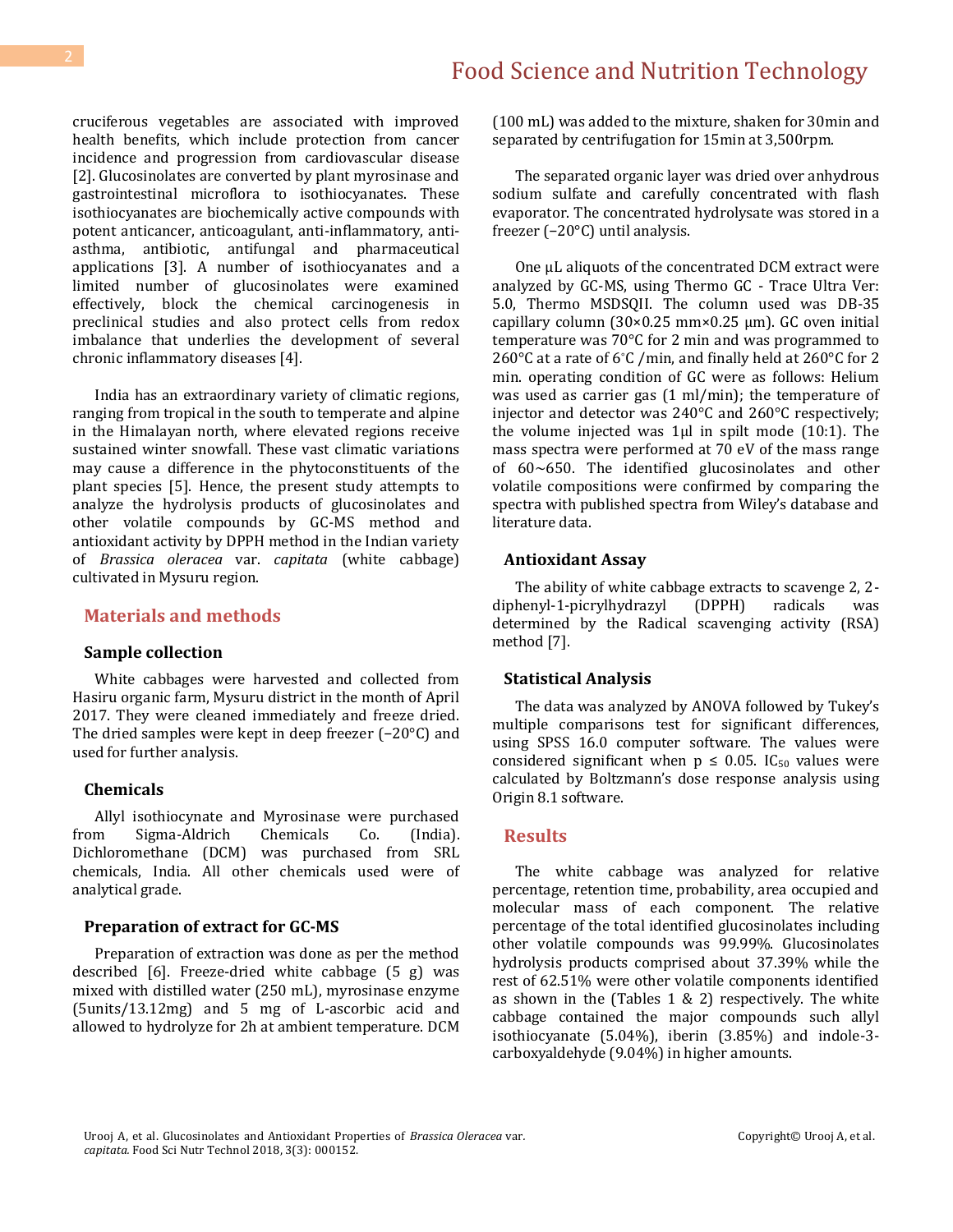# Food Science and Nutrition Technology

| Sl.<br>N <sub>o</sub> | <b>Identified compounds</b>                                                                                                | <b>Molecular</b><br>formula | <b>Probability</b> | Area<br>$\frac{0}{0}$ | $RT1$ (min) | $[M]$ <sup>+</sup> |
|-----------------------|----------------------------------------------------------------------------------------------------------------------------|-----------------------------|--------------------|-----------------------|-------------|--------------------|
| 1                     | Allyl Isothiocyanate                                                                                                       | $C_4H_5NS$                  | 46.87              |                       | 4.34        | 99                 |
| 2                     | 1-Propene, 3-isothiocyanato                                                                                                | $C_4H_5NS$                  | 46.87              | 5.09                  | 4.34        | 99                 |
| 3                     | Cyclopropane, isothiocyanato                                                                                               | $C_4H_5NS$                  | 10.47              |                       | 4.34        | 99                 |
| 4                     | 1-Butene, 4-isothiocyanato                                                                                                 | $C_5H_7NS$                  | 84.48              | 4.35                  | 5.79        | 113                |
| 5                     | 2-Isopropyl-4-Methyl-2,5-dihydrooxazole                                                                                    | $C_7H_{13}NO$               | 11.45              | 0.36                  | 6.58        | 127                |
| 6                     | Methyl methanethiosulfoxide                                                                                                | $C_2H_6O_2S_2$              | 1.24               | 3.60                  | 8.23        | 126                |
| 7                     | S-Methyl methanethiosulphonate                                                                                             | $C_2H_6O_2S_2$              | 30.11              |                       | 8.23        | 126                |
| 8                     | Indole                                                                                                                     | $C_8H_7N$                   | 27.41              | 0.88                  | 11.92       | 117                |
| 9                     | 2-tert-Butyl-4-isopropyl-5-methylphenol                                                                                    | $C_{14}H_{22}O$             | 24.89              | 4.19                  | 13.97       | 206                |
| 10                    | Iberin                                                                                                                     | $C_5H_9NOS_2$               | 97.68              | 3.85                  | 21.29       | 163                |
| 11                    | 1H-Indole-3-carboxaldehyde                                                                                                 | $C_9H_7NO$                  | 32.94              | 9.04                  | 25.53       | 145                |
| 12                    | 1H-Indole-3-carboxaldehyde, 5-methoxy                                                                                      | $C_{10}H_9NO_2$             | 4.67               | 1.07                  | 29.98       | 175                |
| 13                    | Methyl 3,7-diaza-4-indol-3'-ylmethyl-7(N)-methyl-6,8-dioxo-<br>2-thia-cis-bicyclo[3.3.0]octyl-exo-4-carboxylate-2(S)-oxide | $C_{17}H_{17}N_3O_5S$       | 2.95               | 4.38                  | 33.67       | 375                |
| 14                    | Di-(2ethylhexyl)phthalate                                                                                                  | $C_{24}H_{38}O_4$           | 48.10              | 0.58                  | 33.20       | 390                |

Table 1: GC-MS analysis of glucosinolates hydrolysis products of white cabbage. \*RT- Retention time, M – Molecular weight

| Sl.<br>N <sub>o</sub> | <b>Identified compounds</b>                                                                                     | <b>Molecular</b><br>formula | <b>Probability</b> | <b>Area</b><br>$\frac{0}{0}$ | $RT^1$ (min) $[M]^+$ |     |
|-----------------------|-----------------------------------------------------------------------------------------------------------------|-----------------------------|--------------------|------------------------------|----------------------|-----|
| 1                     | Nonacosane                                                                                                      | $C_{29}H_{60}$              | 21.05              | 33.69                        | 36.38                | 408 |
| $\overline{2}$        | Triacontane                                                                                                     | $C_{30}H_{62}$              | 11.94              | 3.17                         | 38.88                | 422 |
| 3                     | 13-Docosenamide, (Z)                                                                                            | $C_{22}H_{43}NO$            | 65.15              | 3.05                         | 39.19                | 337 |
| $\overline{4}$        | E-15-Heptadecenal                                                                                               | $C_{17}H_{32}O$             | 7.91               | 2.70                         | 17.70                | 252 |
| 5                     | 1-Heptacosanol                                                                                                  | $C_{27}H_{56}O$             | 4.97               | 2.70                         | 31.41                | 396 |
| 6                     | 1-Octadecene                                                                                                    | $C_{18}H_{36}$              | 5.82               | 2.69                         | 21.78                | 252 |
| 7                     | n-Tetracosanol-1                                                                                                | $C_{24}H_{50}O$             | 15.55              | 2.56                         | 28.96                | 354 |
| 8                     | Phthalic acid, hept-4-yl isobutyl ester                                                                         | $C_{19}H_{28}O_4$           | 5.54               | 1.74                         | 22.84                | 320 |
| 9                     | Octacosyl heptafluorobutyrate                                                                                   | $C_{32}H_{57}F_7O_2$        | 3.80               | 1.62                         | 34.48                | 606 |
| 10                    | 7,9-Di-tert-butyl-1-oxaspiro(4,5)deca-6,9-diene-2,8-dione                                                       | $C_{17}H_{24}O_3$           | 92.79              | 1.53                         | 23.91                | 276 |
| 11                    | 3',5'-Dinitrobenzoic acid (1S,2R,5R,6R,9R)-<br>2,6,10,10Tetramethyltri cyclo [7.2.0.0(2,5)] undecane-6-yl ester | $C_{22}H_{28}N_{2}O_{6}$    | 10.75              | 1.45                         | 15.72                | 416 |
| 12                    | Hexadecane                                                                                                      | $C_{16}H_{34}$              | 33.363             | 1.34                         | 13.32                | 226 |
| 13                    | 5à,17à-Dihydroxy-1-oxo-6à, 7 alpha.-Epoxy(22R)-witha-2,24-<br>dienolide                                         | $C_{28}H_{38}O_6$           | 30.69              | 0.57                         | 24.48                | 470 |
| 14                    | 1-(methylsulfonyl) methyl-2-methyldisulfide                                                                     | $C_3H_8O_2S_3$              | 41.54              | 0.54                         | 16.91                | 172 |
| 15                    | Dotriacontane                                                                                                   | $C_{32}H_{66}$              | 8.29               | 0.50                         | 19.97                | 450 |
| 16                    | Tetradecane                                                                                                     | $C_{14}H_{30}$              | 46.80              | 0.49                         | 9.65                 | 198 |
| 17                    | 1,2-Benzenedicarboxylic acid, butyl 2-methylpropyl ester                                                        | $C_{16}H_{22}O_4$           | 7.61               | 0.49                         | 24.97                | 278 |
| 18                    | 8-Quinolinol                                                                                                    | $C_9H_7NO$                  | 9.44               | 0.46                         | 19.43                | 145 |
| 19                    | 4-Allenyl-1,4-dihydro-1-methyl-2,4,6-triphenylphosphorin-1-<br>Oxide                                            | $C_{27}H_{23}OP$            | 39.24              | 0.41                         | 35.52                | 394 |

Table 2: GC-MS analysis of other volatile compounds of white cabbage.

\*RT- Retention time, M – Molecular weight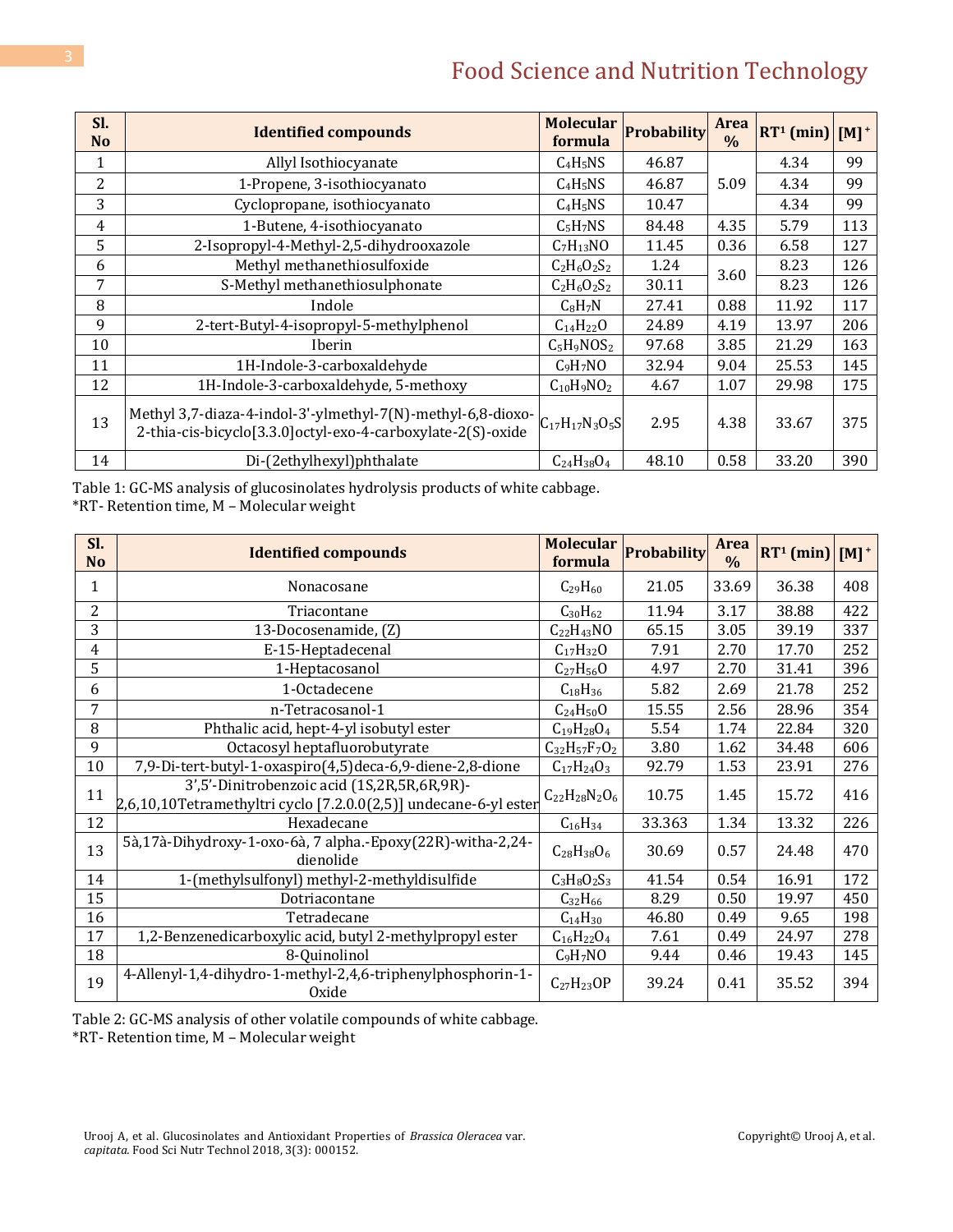The RSA of white cabbage extracts analyzed at different concentration (25–150 mg) is given in Figure 1. The white cabbage extracts was more effective in scavenging the DPPH significantly ( $p \le 0.05$ ) in a dosedependent manner. The  $IC_{50}$  values were 85.66 mg and 15.57 mg for white cabbage extracts and standard ascorbic acid respectively.



#### **Discussion**

The Gas-chromatographic results of the white cabbage showed presence of glucosinolates hydrolysis products which may have played a significant role in the higher antioxidant potential of the extract. Also, studies have shown that different glucosinolates content might attribute to the variation in genetics as compared to the cabbage cultivated in other regions [5]. Apart from genetic variation in the plant, environmental conditions, a period of harvesting, storage, processing and meal preparation may have contributed to their variation in bioactive compounds [8]. The present studies emphasis on the different range of bioactive component can help the public to make informed choices about diet and this leads to an understanding of genetic regulation of these variations, resulting in the generation of a consistent supply of nutritionally enhanced plant foods in the market.

The antioxidant activity in white cabbage extracts might be due to the presence of the bioactive constituents such as allyl isothiocyanate, iberin and indole-3 carboxyaldehyde was in higher amounts and it's confirmed by GC-MS method. Vitamin C, E and carotenoids, neutralize the free radicals before they can harm cells. Glucosinolates and their hydrolysis products are considered as indirect antioxidants, as they do not neutralize free radicals directly, but rather by modulating the activity of xenobiotic metabolizing enzymes (phase I and phase II) enzymes, which trigger the long lasting antioxidant activity. Phase I enzymes (cytochrome P450 enzymes) generally increase the reactivity of fat soluble compounds and as a consequence of this process, some reactive molecules are produced which may be more toxic than parent molecule. While phase II enzymes (glutathione-S-transferase, aldehyde reductase, S-methyl transferase, N-acetyltransferase) increase water solubility and promote the excretion of these metabolites from the body. Hence, inhibition of phase I and induction of phase II enzymes are necessary for the protection of cells against DNA damage by carcinogens and reactive oxygen species. Several mechanisms have been proposed for antioxidant activity due to presence of glucosinolates hydrolysis product (allyl isothiocyanates) as potent inducers of phase II enzymes which are important in the detoxification of electrophiles and protection against oxidative stress [9].

#### **Conclusion**

Phytochemical analysis of plants is commercially important in the pharmaceutical industries for the production of new drugs to cure various diseases. It could be concluded that different agro-climatic conditions influence the phytochemical content, composition and antioxidant potential of the white cabbage. In our present study, white cabbage showed the presence of medicinally important phyto-constituents such as allyl isothiocyanate, iberin and indole-3-carboxyaldehyde which are proven antioxidants and linked with the prevention of cancers of the colon, rectum, and breast cancer and hence this plant species can be used by the pharmacological industries for bulk production of drugs to treat related diseases.

### **Acknowledgements**

The authors acknowledge the Indian Council of Medical Research New Delhi, Directorate of Minorities, Karnataka and UGC-DRS II for providing financial assistance. We are also grateful to SITRA, Coimbatore for providing GC-MS instrumentation facilities.

#### **References**

- 1. Traka MH (2016) Health benefits of glucosinolates. In Advances in Botanical Research, Academic Press 80: 247-279.
- 2. [Zhang X, Shu XO, Xiang YB, Yang G, Li H, et al. \(2011\)](https://www.ncbi.nlm.nih.gov/pubmed/21593509)  [Cruciferous vegetable consumption is associated](https://www.ncbi.nlm.nih.gov/pubmed/21593509)  [with a reduced risk of total and cardiovascular](https://www.ncbi.nlm.nih.gov/pubmed/21593509)